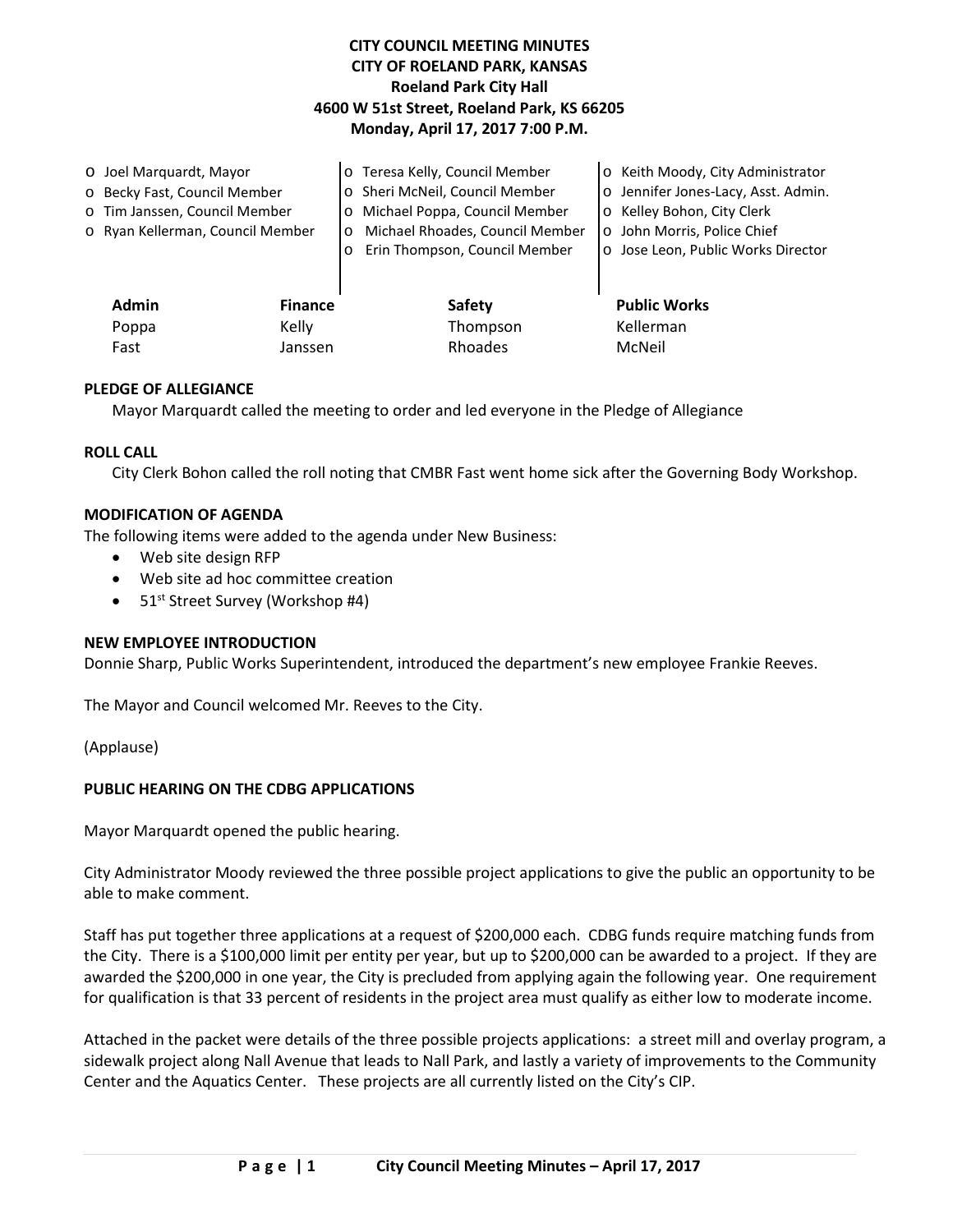Attached to the agenda are maps that denote the areas of the project and provide an accurate representation of who will benefit from the projects.

Staff's recommendation is to submit Project Number 1, the mill and overlay program. Also included in the packet are the criteria by which the applications will be scored by the CDBG committee. Staff feels the street project has the greatest potential and recommend its submission. Only one of these three projects can be submitted as each one meets the \$200,000 threshold.

Mayor Marquardt asked for any comments from the public.

CMBR Janssen asked if the mill and overlay program included any sidewalks or maintenance of existing sidewalks.

Public Works Director Leon said there are no sidewalks on this project street and there are no high priority sidewalks identified on the 2010 sidewalk map. Included in the cost estimate are some curbs and a couple driveway aprons that would need to be replaced.

CMBR Poppa asked how the streets in the first application are currently rated. Public Works Director Leon said these streets are in poor condition, but are the very upper tier of poor where it is still worth investing in them with mill and overlay versus surface treatment.

City Administrator Moody said the estimated costs are based upon doing a mill and overlay. There are dollars included in the application for replacements of sections of curb that should also be replaced.

CMBR McNeil asked if the \$200,000 is just the mill and overlay and asked for a price to do a more in-depth repair and to put in a sidewalk on one side.

Public Works Director Leon said the actual total cost of this project is more than \$200,000, an amount that represents the contribution that the county gives through the CDBG program. The cost of the total project is approximately \$330,000. He added if the street were to be fully reconstructed it would be significantly more money.

CMBR McNeil asked what condition the mill and overlay would bring the streets up to and how long should they expect the repairs to last. Public Works Director Leon said the streets will be brought up to good condition and with the practices they have implemented in their in-house street maintenance program they believe they can keep the street in good condition for 20-plus years.

Mayor Marquardt closed the Public Hearing.

## **I. CITIZEN COMMENT**

*There were no citizen comments.* 

## **II. CONSENT AGENDA**

- **A. Appropriation Ordinance #903**
- **B. February 20, 2017 Minutes**
- **MOTION:** CMBR THOMPSON MOVED AND CMBR KELLY SECONDED TO APPROVE THE CONSENT AGENDA. (MOTION PASSED 7-0).

## **III. BUSINESS FROM THE FLOOR**

- **A. Applications / Presentations**
	- **1. Peddler's License – Eric Schmitt**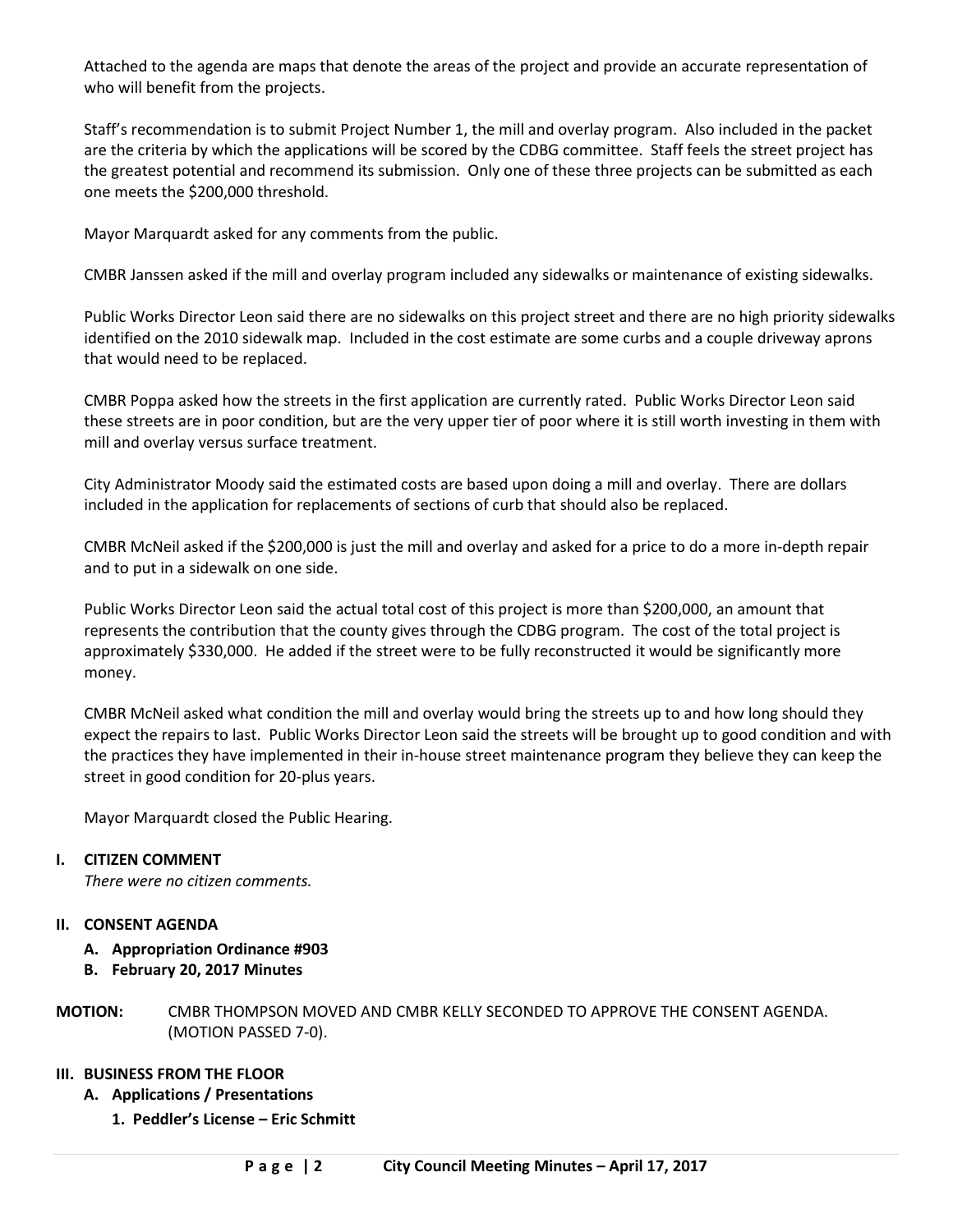City Clerk Bohon said Mr. Schmitt was not present and requested to move this item to the May Council meeting.

Mayor Marquardt asked how to handle someone who does not have a peddler's license. City Administrator Moody would encourage people to call City Hall during business hours and they will send someone from Codes Enforcement out to visit with them. After hours, it is recommended to call the Police Department.

#### **IV. MAYOR'S REPORT**

- **A. Proclamations – National Police Week (Michael Poppa and Sheri McNeil)**
- **B. Proclamations - National Public Works Week (Michael Poppa and Teresa Kelly)**
- **C. Proclamations - National City Clerk Week (Michael Poppa and Teresa Kelly)**
- **D. Proclamations - National Bike Month (Teresa Kelly and Erin Thompson)**
- **E. Proclamations - Arbor Day (Tim Janssen and Erin Thompson)**

Mayor Marquardt thanked Chief Morris, Public Works Director Leon, and their departments for their work. He also thanked Ms. Bohon as City Clerk. Mayor Marquardt thanked the liaisons in celebration of National Bike Month and Arbor Day.

CMBR Kelly said that Bike Month happens every year, but based on the work from the year-long ad hoc committee, some of the City staff, the county, school staff, volunteers and others are ready to roll out the first Bike to School Day in Roeland Park. This is a new initiative and pilot program called Walk, Roll and Stroll to School to be held May 4. The group came together to create a safe route to school and this is the first public event to identify safe streets to school and where improvements are needed.

**MOTION:** CMBR KELLY MOVED AND CMBR JANSSEN SECONDED TO ACCEPT THE NATIONAL POLICE WEEK, NATIONAL PUBLIC WORKS WEEK, NATIONAL CITY CLERK WEEK, NATIONAL BIKE MONTH, AND ARBOR DAY PROCLAMATIONS. (MOTION PASSED 7-0)

## **V. WORKSHOP AND COMMITTEE REPORTS**

## **A. Workshop Summary**

Mayor Marquardt read into the record the meeting notes attached to the Council agenda.

## **B. Ad Hoc Committee Summary**

CMBR Poppa read into the record the meeting notes from the April 10 meeting. He added that they have coined the name "The Rocks on Roe" for the old pool site and are planning a visit on April 26th and invited the Governing Body along with anyone that's interested to visit the site and view the process that has been made so far.

## **VI. REPORTS OF CITY LIAISONS**

## **A. Stormwater Management Advisory Council (Jose Leon and Ryan Kellerman)**

Public Works Director Leon reported that the SMAC committee met in March and he has attached the meeting agenda to the packet. For 2017, the committee approved about \$23.3 million in expenditures for SMAC projects. In 2018, they have an estimated \$17.7 million of SMAC projects that they are looking to approve for construction. Mr. Leon said the SMAC committee has reorganized their philosophy and approach to the SMAC program to give more funding to a watershed based improvement. This has allowed for opportunities for communities to take advantage of funding that would be available for maintenance items such as corrugated metal pipe replacement.

#### **VII. Unfinished Business**

*There was no Unfinished Business to discuss.*

### **VIII. New Business**

#### **A. Creation of Ad Hoc Committee**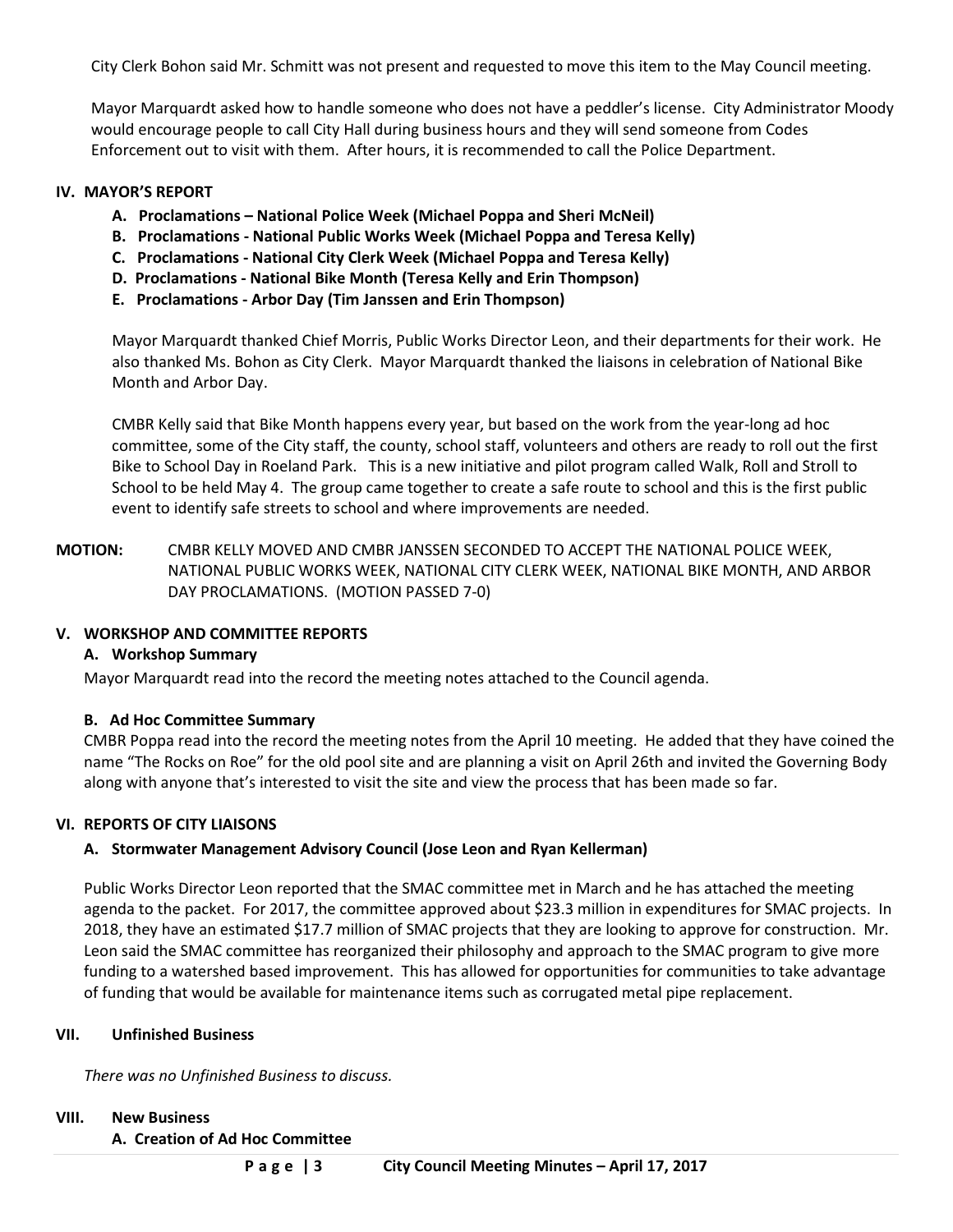- **MOTION:** CMBR THOMPSON MOVED AND CMBR POPPA SECONDED TO ADOPT AN AD HOC FOR THE SELECTION OF THE NEW WEBSITE. (MOTION PASSED 7-0)
- **MOTION:** CMBR POPPA MOVED AND CMBR THOMPSON SECONDED TO NOMINATE AND APPROVE CMBR FAST, CMBR KELLY AND CMBR JANSSEN TO THE AD HOC COMMITTEE. (MOTION PASSED 7-0)

# **B. CDBG Project Selection**

**MOTION:** CMBR JANSSEN MOVED AND CMBR KELLERMAN SECONDED TO APPROVE PROJECT NUMBER ONE, THE STREET MILL AND OVERLAY PROJECT, FOR THE CDBG GRANT. (MOTION PASSED 7-0)

## **C. Survey for 51st Street Task Order (Workshop Item #4)**

Public Works Director Leon said this is a design survey for 51<sup>st</sup> Street from Cedar and 50<sup>th</sup> Terrace on the west side of Roe Boulevard scheduled to be a 2019 CARS project.

CMBR McNeil said she is not in favor of this as there are already sidewalks on one side of the street. She would rather see the money be put towards the Nall sidewalk project or another project rather than spending \$11,000 for a survey and then the construction costs.

Public Works Director Leon said they could not do the project without a survey even for a mill and overlay. The federal government requires driveway aprons and sidewalks be addressed for ADA ramps and compliance, all which require a survey. Mr. Leon said it is vitally important as a City to get ahead of the curve in design with projects. Designing projects in the same year of its construction or three months before does not do the City any favors as it does not allow any sort of public outreach and limits the time schedule and puts staff in a bind to communicate the impact of the project with residents.

Mayor Marquardt said he appreciates Ms. McNeil's concerns about adding a second sidewalk as he believes there are other places that are a higher need for a second sidewalk. The project would still need to be surveyed whether it had sidewalks on one or both sides.

**MOTION:** CMBR POPPA MOVED AND CMBR KELLY SECONDED TO APPROVE THE LARKIN LAMP RYNEARSON TASK ORDER NUMBER 3 AS STATED IN THE ACTION FORM AND DISCUSSED IN WORKSHOP. (MOTION PASSED 5-2 WITH CMBRS MCNEIL AND KELLERMAN VOTING NO.)

## **POLL THE COUNCIL**

# **MCNEIL - N JANSSEN - Y RHOADES - Y KELLERMAN - N THOMPSON - Y KELLY - Y POPPA - Y**

## **IX. Ordinances and Resolutions:**

## **A. Ordinance No. 941 - Amendment Related to City Code on Signs**

Ms. Jones-Lacy said there was an issue with the ordinance that came up during the signing of the ordinance on Wednesday. There was a clause that the Mayor had wanted to include and was discussed and had consensus during the Workshop, but was inadvertently omitted in the packet. The City Attorney said the ordinance needs to be approved again. The original one was never in effect as it was not signed, nor was it published. The Mayor vetoed the original Ordinance 941, explaining that a clause was omitted. It is now before the Council in the proper form.

CMBR Kellerman asked if the term "imaginary lines" is a legal term. Ms. Krstulic said it's not a legal term of art, but as long as it is understood and can be interpreted it can be used.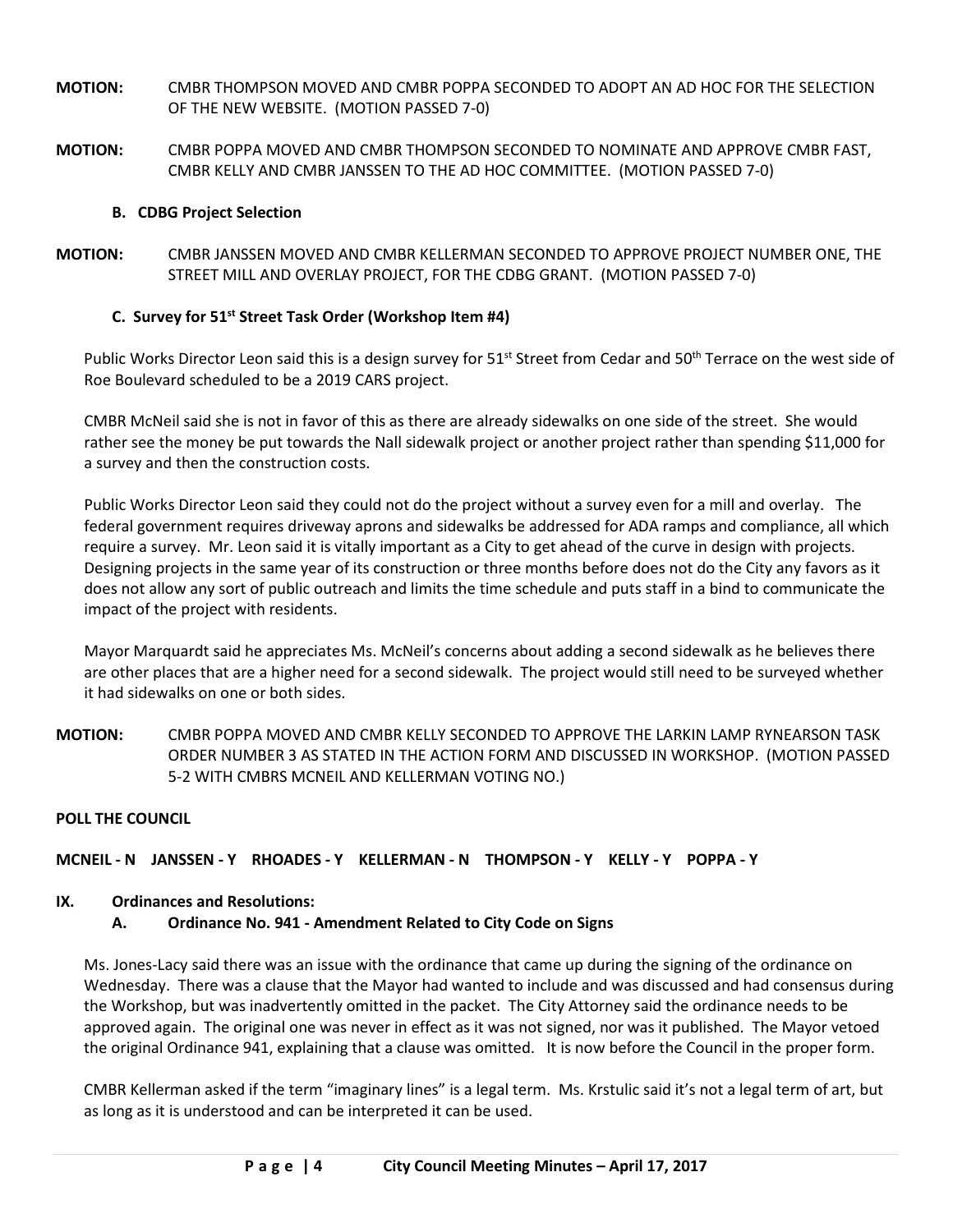# **MOTION:** CMBR KELLY MOVED AND CMBR POPPA SECONDED TO APPROVE THE REVISED ORDINANCE NO. 941 REGARDING SIGN REGULATIONS. (MOTION PASSED 7-0)

CMBR Rhoades asked for a point of clarification if an item is a time sensitive matter voted on by Council, could the Mayor veto something after it has been passed by the Council. City Administrator Moody said the Mayor could veto it. If he waits and doesn't sign it, after so many days it can become law without him signing it. The Mayor's veto can be overridden by a two-thirds vote of the Council. If that happened, the Council could have a special call meeting.

## **B. Ordinance 949 - Changes to Type 1 Special Event Terms**

Ms. Jones-Lacy said this ordinance was approved at the last Council meeting with five yes votes and three no votes. As this was an original action by the Planning Commission it required a super majority vote without having to send it back to the Planning Commission. It was again before the Council to vote on or to send back to the Planning Commission with the Council's recommendations.

**MOTION:** CMBR JANSSEN MOVED AND CMBR KELLERMAN SECONDED TO REMAND ORDINANCE 949 BACK TO THE PLANNING COMMISSION FOR CONSIDERATION OF CHANGES AS OUTLINED BY THE CITY COUNCIL. (MOTION PASSED 4-3 WITH CMBRS THOMPSON, KELLY AND POPPA VOTING NO.)

## **POLL THE COUNCIL**

# **MCNEIL - Y JANSSEN - Y RHOADES - Y KELLERMAN - Y THOMPSON - N KELLY - N POPPA - N**

The City Council moved into recess as the City Attorney reviewed the code on whether the Mayor could cast a vote that would make a difference.

(Roeland Park City Council in recess)

Ms. Krstulic said she does not believe the Mayor has the ability to vote in this circumstance. §1-202 sets forth the powers of the Mayor and specifies that the Mayor is entitled to vote only in an instance where the members of the City Council who are present are tied, which is not the instance here.

§1-113 discusses motions and talks about motions carrying when there's a majority quorum in favor, so the Mayor does not have the ability to vote in this instance.

Mayor Marquardt thanked her for that clarification and noted the ordinance is remanded back to the Planning Commission.

## **C. Resolution 651 - 2018-2022 CARS**

The focus of this resolution is to look at future CARS projects. Public Works Director Leon showed a map, Exhibit A in the packet, delineating the CARS projects for the City. The City of Fairway would like to split the cost of milling and overlaying 53<sup>rd</sup> Street from Mission Road to Reinhardt and Nall Avenue from 51<sup>st</sup> to 58<sup>th</sup> Street as a 2022 project.

A resolution has to be adopted by the Council and submitted to the county for official consideration by the CARS program.

**MOTION:** CMBR KELLY MOVED AND CMBR THOMPSON SECONDED TO APPROVE RESOLUTION NO. 651, A RESOLUTION APPROVING THE PROPOSED 2018-2022 FIVE-YEAR PROGRAM UNDER THE COUNTY ASSISTANCE ROAD SYSTEM, OTHERWISE KNOWN AS CARS. (MOTION PASSED 7-0)

## **D. Ordinance R Park Event Parrrty in ARRR Park**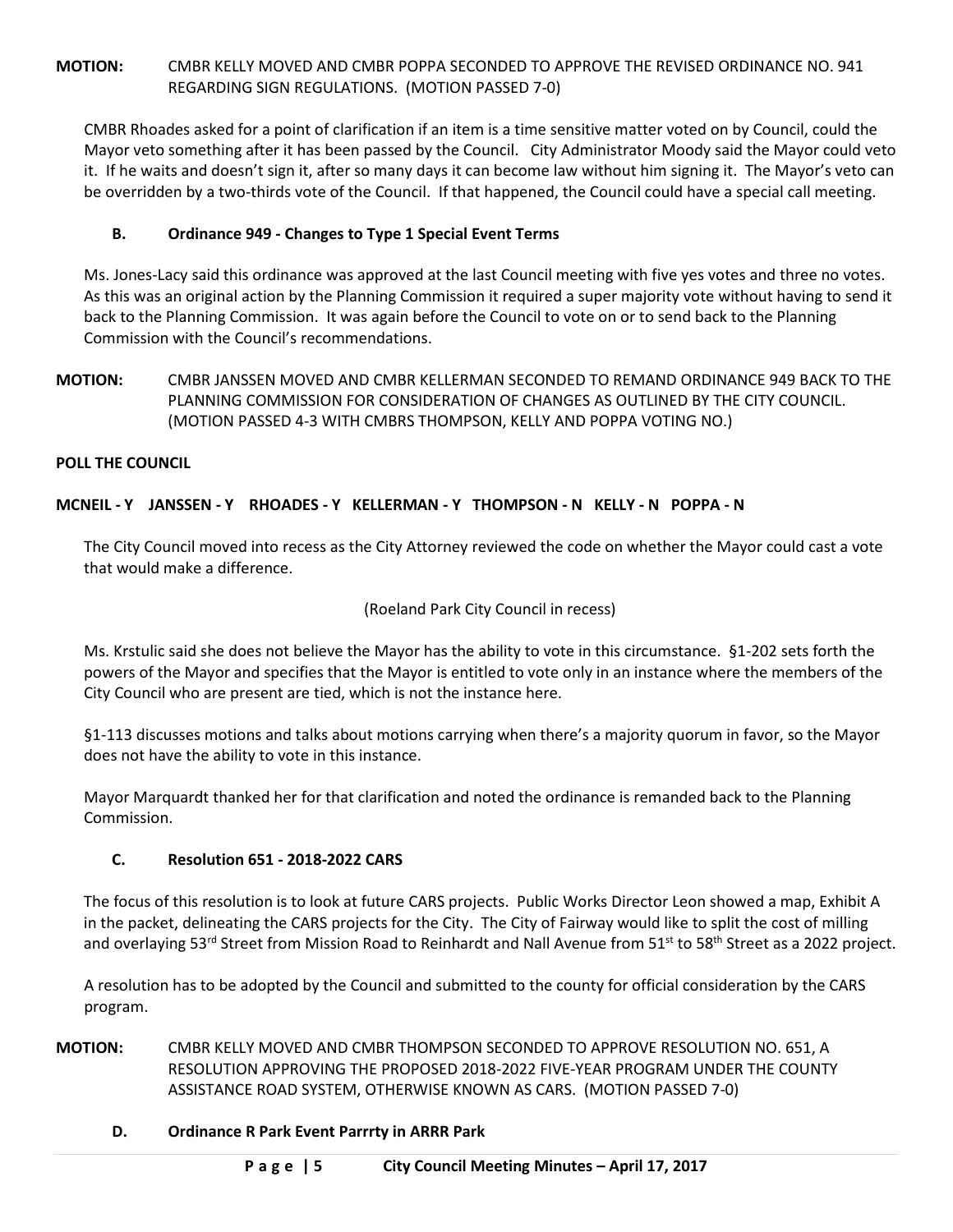City Clerk Bohon said this is a reoccurring ordinance issued for the city-wide block party to allow alcohol.

CMBR McNeil asked if the City could be held responsible if someone was on City property at a City event and overimbibed and caused an issue.

Ms. Krstulic responded that you cannot stop someone from filing a lawsuit against you, but it would be unlikely that there would be any liability to the City and believed that the City would have some insurance that might come into play.

CMBR Janssen said it seemed like the city-wide block party is being merged in with the pirate party at R Park and is concerned about promoting alcohol consumption with something that has been billed as a very family-friendly event all day.

CMBR Poppa clarified that this would not be for the City to serve alcohol, but would be as in years past for BYOB. CMBR Janssen just worried about the message they were sending. CMBR McNeil agreed with that and would like to see some of the events be truly family-friendly. CMBR Kellerman had the same feelings.

CMBR Janssen said he would support an ordinance if there were breweries involved.

CMBR Thompson said if you are coming with your family it is up to you what message you want to send to your family and if you do not want to bring alcohol, then you do not have to, and believes this is a personal decision.

CMBR Poppa agreed with CMBR Thompson's comments and added that this exact ordinance has been approved the past two years for the block party which has been promoted as a family event and there have been no incidents.

**MOTION:** CMBR POPPA MOVED AND CMBR THOMPSON SECONDED TO APPROVE ORDINANCE NO. 952 TO ALLOW ALCOHOL AT THE R PARK SUMMER COMMUNITY BLOCK PARTY ON JUNE 10, 2017. (MOTION PASSED 5- 2 WITH CMBRS MCNEIL AND KELLERMAN VOTING NO.)

## **POLL THE COUNCIL**

## **MCNEIL - Y JANSSEN - N RHOADES - Y KELLERMAN - N THOMPSON - Y KELLY - Y POPPA - Y**

#### **X. Workshop Items:**

#### **XI. Reports of City Officials:**

Ms. Jones-Lacy said the Overland Park tour is Thursday and CMBR McNeil and CMBR Fast will be attending. Four Planning Commissioners will be there as well as three staff members. They will come back and share the information they glean from the tour.

City Administrator Moody said they have not located the vehicle that was "borrowed without permission" but they are still looking. Staff is working on the budgets to make a formal presentation to the Council. They have expanded the budget document so that it has more historical information and will continue to have the three-year budget projection.

City Clerk Bohon provided a list of upcoming events.

April 24 - Community Forum, p.m. at the Community Center.

April 29 - DEA Drug Take Back, 10-2 at Price Chopper